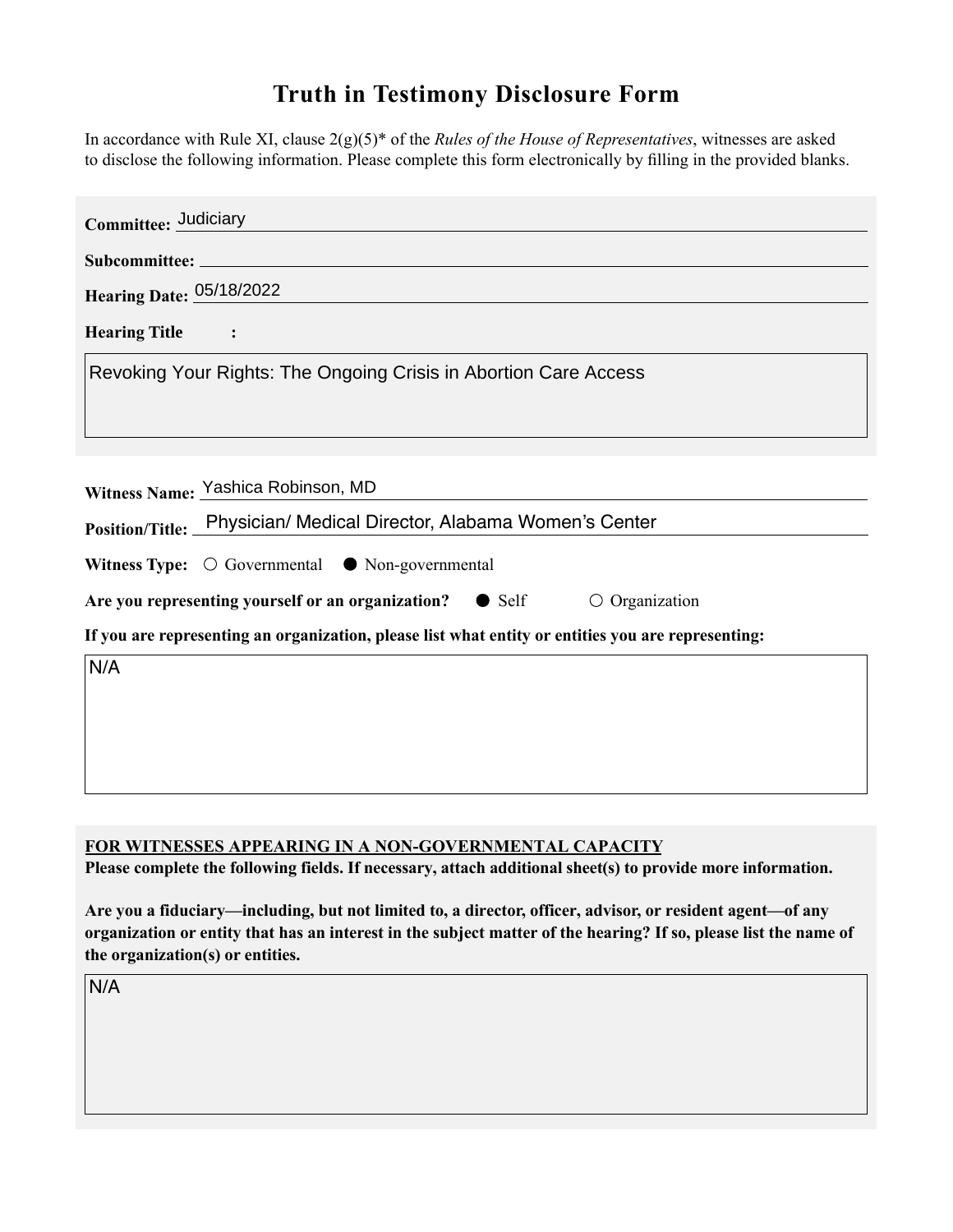**Please list any federal grants or contracts (including subgrants or subcontracts) related to the hearing's subject matter that you, the organization(s) you represent, or entities for which you serve as a fiduciary have received in the past thirty-six months from the date of the hearing. Include the source and amount of each grant or contract.** 

N/A

**Please list any contracts, grants, or payments originating with a foreign government and related to the hearing's subject that you, the organization(s) you represent, or entities for which you serve as a fiduciary have received in the past thirty-six months from the date of the hearing. Include the amount and country of origin of each contract or payment.** 

N/A

## **Please complete the following fields. If necessary, attach additional sheet(s) to provide more information.**

 $\exists$  I have attached a written statement of proposed testimony.

 $\Box$  I have attached my curriculum vitae or biography.

**\***Rule XI, clause 2(g)(5), of the U.S. House of Representatives provides:

(5)(A) Each committee shall, to the greatest extent practicable, require witnesses who appear before it to submit in advance written statements of proposed testimony and to limit their initial presentations to the committee to brief summaries thereof.

(B) In the case of a witness appearing in a non-governmental capacity, a written statement of proposed testimony shall include— (i) a curriculum vitae; (ii) a disclosure of any Federal grants or contracts, or contracts, grants, or payments originating with a foreign government, received during the past 36 months by the witness or by an entity represented by the witness and related to the subject matter of the hearing; and (iii) a disclosure of whether the witness is a fiduciary (including, but not limited to, a director, officer, advisor, or resident agent) of any organization or entity that has an interest in the subject matter of the hearing.

(C) The disclosure referred to in subdivision (B)(iii) shall include— (i) the amount and source of each Federal grant (or subgrant thereof) or contract (or subcontract thereof) related to the subject matter of the hearing; and (ii) the amount and country of origin of any payment or contract related to the subject matter of the hearing originating with a foreign government.

(D) Such statements, with appropriate redactions to protect the privacy or security of the witness, shall be made publicly available in electronic form 24 hours before the witness appears to the extent practicable, but not later than one day after the witness appears.